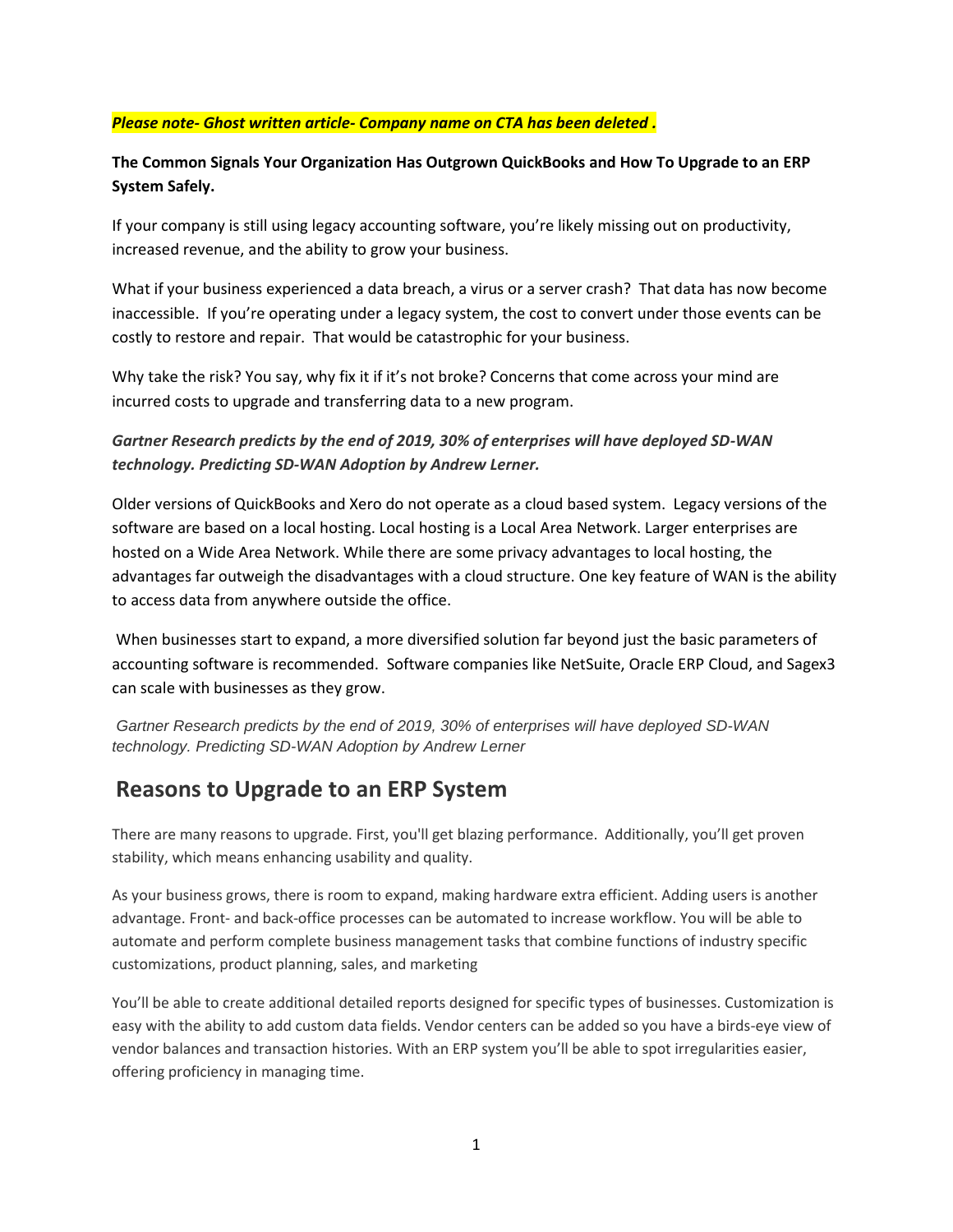The advantage of an ERP upgrade is the ability to navigate complex business to streamline processes, centralize data, and provide workflow automation. Migrating over to an ERP solution speeds up productivity, and increases functionality with additional features, making it easier to give clients the best service.

QuickBooks ERP software allows increased control over user permissions, by adding or restricting users and defining roles. It has too many limits for large organizations seeking more capabilities. It does not offer LIFO, expense reporting, and management, and is self -hosted.

David W. Cearley Vice President and Gartner Fellow, Gartner Research quotes*, "To maximize the value of cloud investments, CIOs must develop a comprehensive cloud strategy for their organizations. As part of the strategy, CIOs must educate their CEOs and boards of directors about the need to invest in cloud as a style of computing that drives greater speed, agility and innovation."*

# **The Warning Signs It's Time to Upgrade**

Have you noticed slower computing speeds when using your software? When data limits are creeping up to its capacity, the program runs slow.

- Growing your business is a challenge. You're not gaining steam against competitors.
- You need better organization of data.
- The ability to work remotely would be an advantage.
- You spend too much time in Excel.
- The staff does not have the ability to produce higher level reports.
- You have errors in calculations.
- The business has used Intuit for over four years and QuickBooks no longer supports the program.
- The upgrade on my software has passed, and no longer qualifies for a discount.
- Files are getting larger and your system is running slow.
- The company's operating system is changing.
- You're calling for service and support too often.

## **Pitfalls – Avoiding the Minefields**

QuickBooks and Xero offer the best in class for generally accepted accounting principles (GAAP) - basic accounting needs. Depending on which industry you are in, you may be experiencing limited capabilities with your current accounting software. Mistakes can cost the organization a loss of revenue with the basic software packages and legacy products.

Sub-ledgers and internal G/L should be balanced to QuickBooks before the migration. Some information will not convert over in the implementation process from QuickBooks desktop. This would include, reconciliation reports, recurring credit card charges, reports and audit trails.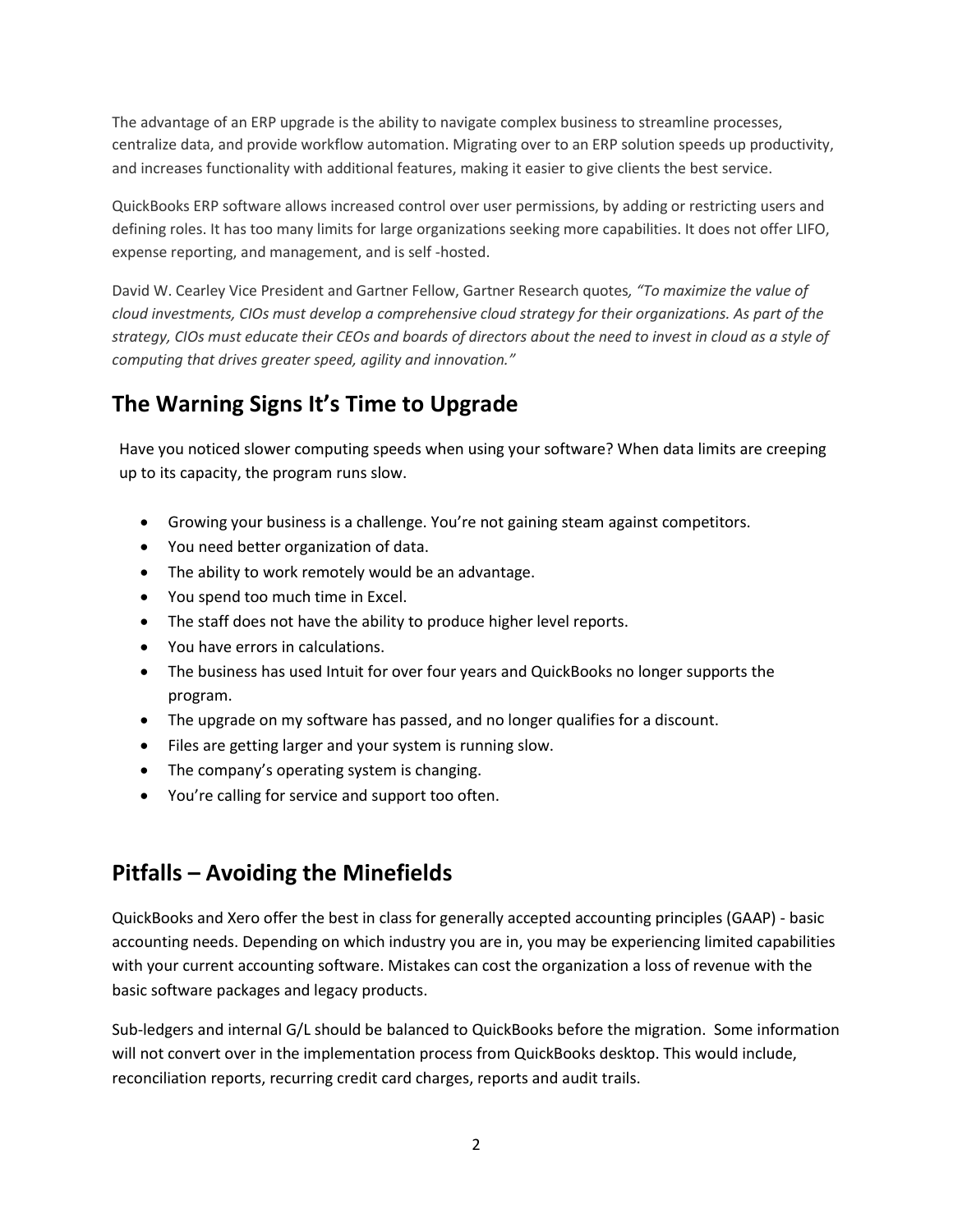Before hosting with any company, perform due diligence to understand the capabilities of the add-on. It's advised go through a full demo with the developer that's specified to the needs of your business. Don't just rely on reviews.

Compare the fine print when comparing ERP's. Ask questions if the software uses third-party apps. If something goes wrong, what supported and what is not supported, and under what terms? Ask who provides the integration and it's done by the company or are they outsourced to another company? Find out what is covered if something goes wrong.

**----------------------------------------------------**

# **Tips to Evaluate The Right ERP System For Your Company's Needs**

Upgrading to an ERP accounting solution from basic accounting software is simpler than ever.

Enterprise resource planning (ERP) software is the solution for companies looking to streamline their back -end process. ERP software allows you customize various features. An ERP system is not just for enterprise businesses anymore. ERP Solutions are available for small and medium-size businesses so they can efficiently perform the operation of daily tasks. This allows the company to be more costeffective and productive.

Financial management functioning modules allow the ability to organize accounting functions from department to department, within a centralized system to monitor cash flow.

- In the evaluation stage team members from all departments should be on board. Upper management should be on board to talk about strategies and potential roadblocks to insure a smoother transition.
- The program should be accessible on phones and tablets for those needing remote access.
- Make sure all hardware is up to date and you have run the latest operating system updates. You don't want to install and then get a quirky update that affects any implementation.
- Talk to others who went through the process of an ERP upgrade.

#### **Software Demonstration**

Companies offer different options to see the software in action. A log in may be given with a password to perform a self-led demo. This is a good way to see some features and how the system navigates for ease of use. You may be able to interact within the demo and use the software with a very limited level of features.

Video presentations can be an option. Key highlights of the best functioning task are usually offered, but offer no interaction. The best way is to have an on-site demo by the vendor at your location. Team members can be brought in and questions can be asked during the presentation. Key concerns are easily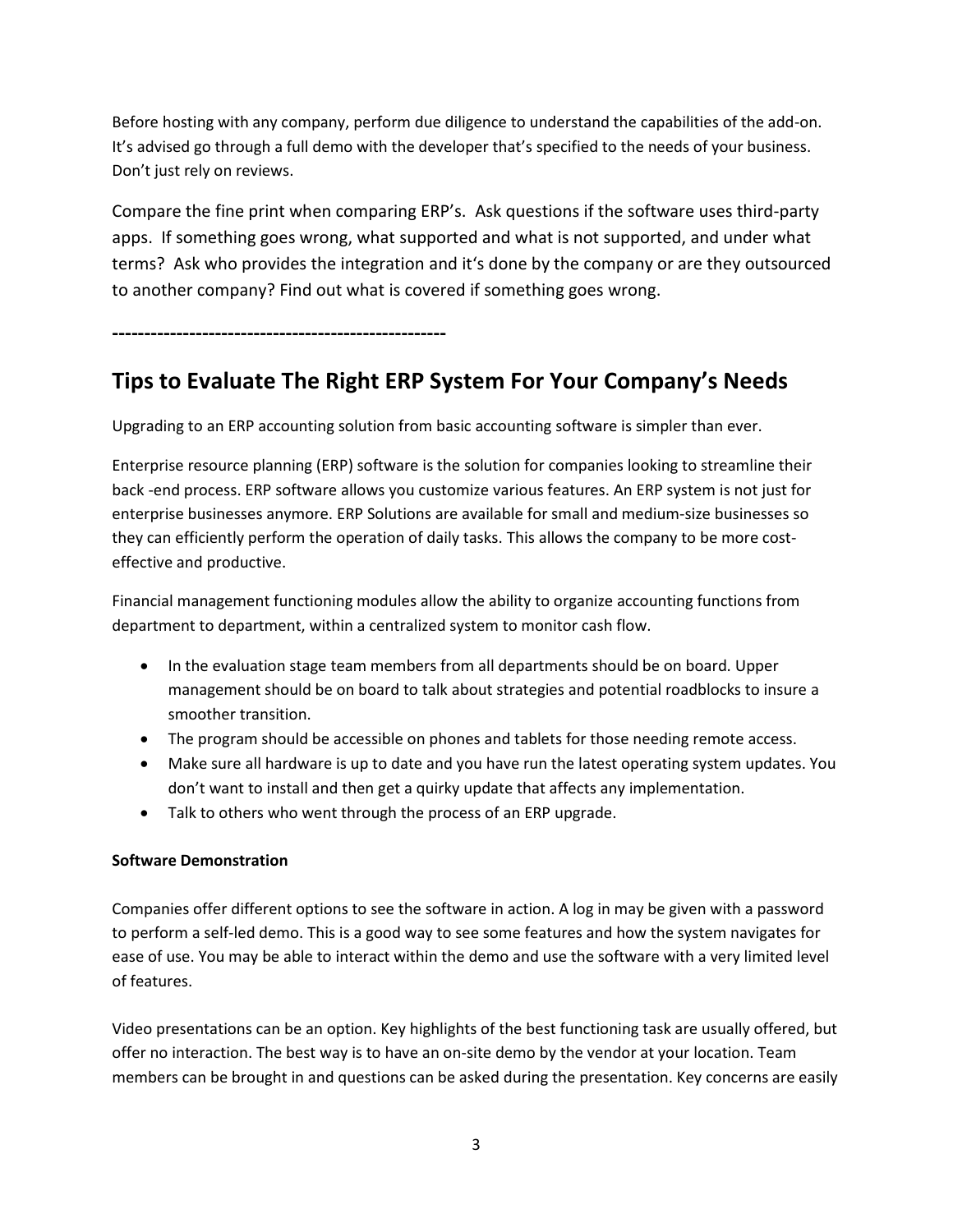brought up during the demonstration, allowing you to make a more informed decision, especially if you have the stake holders in the room.

#### **The Contract**

The contract can be written where the liability is slanted towards the purchaser. The contract will tell you how risk averse the vendor is. Check for litigations against any vendor that have affected the usability of the software and have inflicted harm to a business. It's important to understand what responsibilities the vendor is responsible for.

Clauses in the contract will include what the software will do, it's capabilities and limitations. Look to see if the terms change or don't change as you scale up and deploy additional functionalities. Don't overlook data recovery clauses if something goes wrong. Ask, who is responsible and what costs are involved for support? Check for a reversibility clause. If you cancel the service, you want to capture all of data.

## **What Features Will Improve My Workflow?**

When implementing a new ERP accounting system, you'll need to evaluate the functionality the software and how it will grow with the needs of the business.

You face many challenges in your industry, so choosing a portfolio of solutions that can help you run efficiently at top speed will make a difference in the profit margins. Upgrading to a financial management system to run your business is one of the most important decisions you will make.

As your business grows, you will need to rely on a system that provides the process of unifying data to allow employees and management to collaborate between departments.

Purchasing, inventory and distribution, delivery in reporting, supplier collaboration, accounting and financials, and a CRM are important features within the module. This would cover the required basics to automate the business.

One of the biggest features is enhanced data security because data stored in the cloud is continuously backed up in a secured location allowing you to better process workflow.

#### **What to Look for In Reports**

When utilizing reporting tools you should be able to drill down into reports to evaluate operational data and the results from it. It should provide integrated analytics and the ability to aggregate data from different sources. The accuracy of reports should have the ability to be generated in a timely manner.

Business Intelligence (BI) data reporting is best analyzed from ERP systems. The insights from the data collectively work together allowing you to see how the business is performing, and where improvements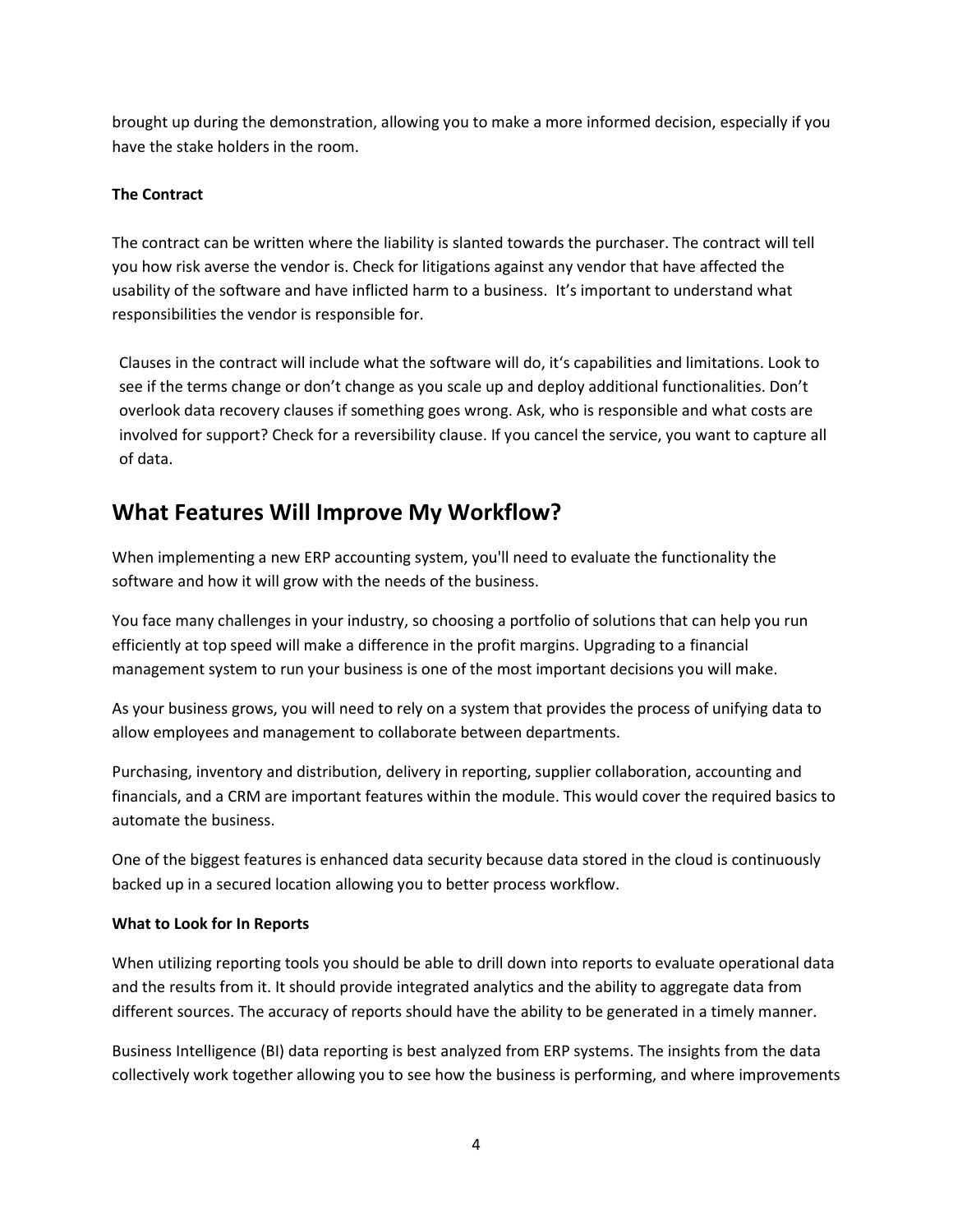can be made. All the information is viewed with the ease of online analytical processing (OLAP) Digital dashboards, which ERP systems deploy.

#### **The Private Cloud**

Where software will sit is an important part of the upgrade process to an ERP. When software sits in the cloud, you have an advantage of flexibility with regard to the speed your business has to grow.

When hosting on the cloud, higher-level security protocol s are in place to ensure data protection. For cost efficiency, the most common application businesses are running are SaaS programs. The vendor is managing the applications, servers, data storage, networking, and the operating systems. If customers are accessing your applications, using a private cloud gives direct control of cloud infrastructure

Your company will notice significant cost savings on IT support hosting on the cloud including considerable savings on capital costs through minimization in spending on equipment, than self-hosting h in- house server management.

#### **ERP Webhosting**

Cloud deployments are safe. There is also a financial benefit hosting in the cloud as you have flexibility with a pay-as-you-go system. It's also easier to access future upgrades. ERP with web hosting allows all staff to work remotely. Employees can even work together in real time from a distance.

According to Sage, a leader in the accounting and financial services software industry, their [data report](https://www.sage.com/en-us/cp/practice-of-now/) found - "Sixty percent of survey respondents have their heads in the cloud. The clear majority of accountants believe that cloud technology makes their role easier by enabling collaboration with clients and improving service offerings."

### **Common ERP Mistakes to Avoid**

When making the switch it's important to consider industry-specific solutions the SaaS Provider offers. Customization and how the platform will work with your business are important. Be aware that it is not a good idea to start over customizing the software. You'll run into problems with functionality and you could disrupt the cohesiveness of various modules working correctly. Too much customization will disrupt vendor updates, decreasing the stability in the software.

Don't plan a huge project at the time of a new install. Testing the ERP implementation process is important to make sure it's running smoothly. You will need time to minimize any disruptions and grasp the new change. Have a process in plan. Make sure the project manager understands the requirement building aspect for data migration.

Automatic renewal clause known as the "Evergreen Clause in contracts are based on expiration dates of service before renewal. Unless you cancel within the time frame specified in the contract to cancel, the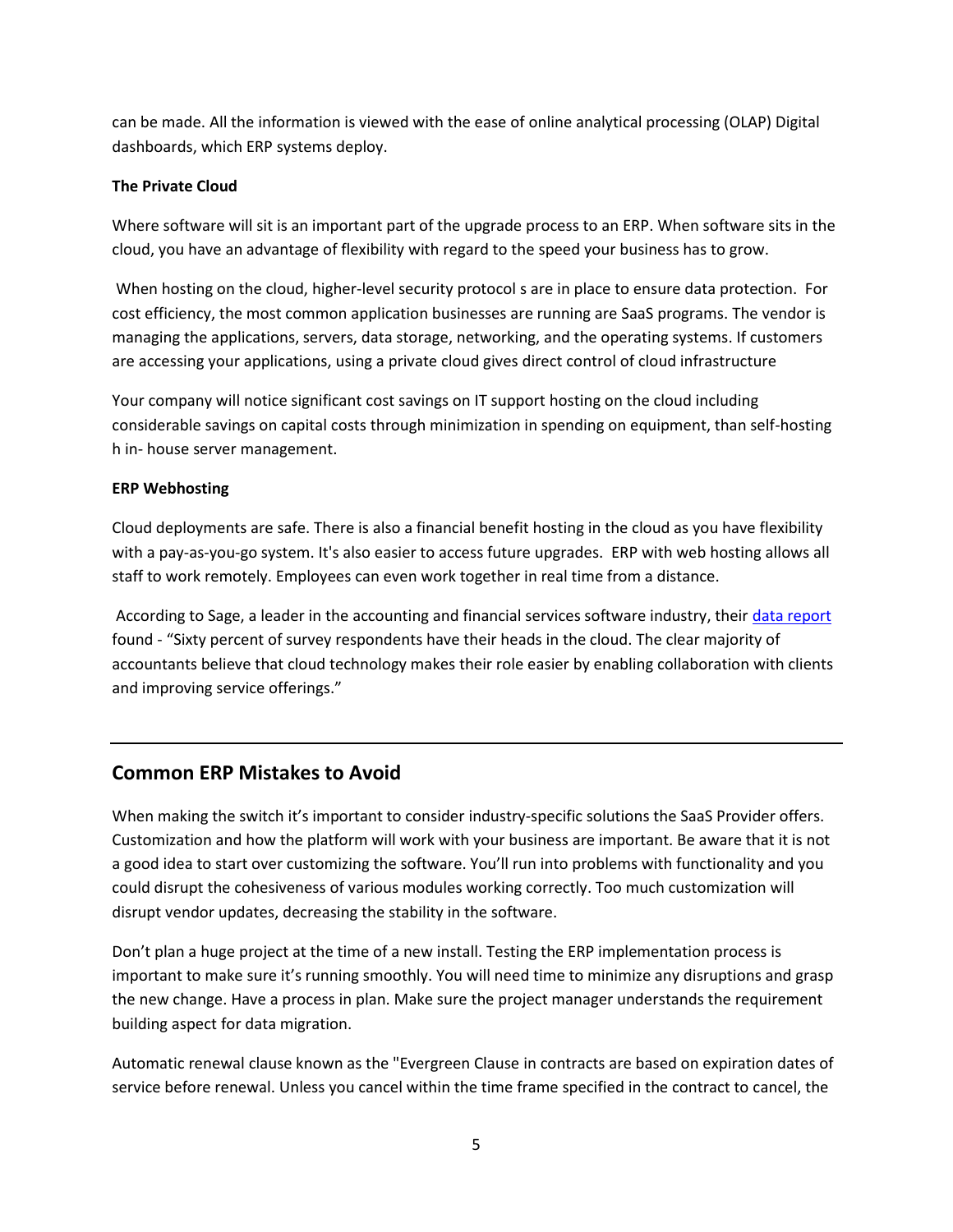service will just roll over month to month or yearly. If you want to get out of that service the check to see if there is a 30-90-Day Evergreen clause. If you don't cancel the service within that time frame, the contract will rollover and you will be charged.

# **Factors to Consider When Switching to an ERP**

#### **Costs**

Cost outlay is always a concern when making a change to upgrade. In some cases there is a lot of data porting to the new software. You should hire an expert to perform the switch if you already do not administer an IT employee who can manage the project.

#### **Service and Support**

During the migration, support channels should be available with the provider. Most companies offer free support plans during the migration process. ERP's companies have many support tools available for your organization. The first years should be free.

Paid maintenance contracts should be available to protect the cost of additional service needs after the first year. Additional support tools available are online chat, community forums, email, IM and phone support. Ask the vendor if they can cap the cost in subsequent years into the maintenance contract. Most vendors make a handsome profit on support contracts.

#### **Training for Employees**

Getting everything up and running involves training for the staff. Check with the vendor if any on-site training is included in the cost. Hiring an outside expert who is experienced with software migration, implementation, and upgrades is recommended.

#### **Conclusion**

The Bottom Line- Don't fear new technologies, embrace them. Many clients and associates in your industry are using updated efficient ERP solutions to manage their business.

Quoted by the author by John P. Kotter of Leading Change -Why Transformation Efforts Fail "By understanding the stages of change and the pitfalls unique to each stage, you boost your chances of a successful transformation. The payoff? The organization flexes with tectonic shifts in competitors, markets, and technologies—leaving rivals far behind."

### **Do What Your Clients Expect**

Many of your clients are using modern new technologies to run their businesses. They expect who they hire to automate their tools as well. Once you have mastered the upgrades to an ERP platform, you can offer additional services to clients.